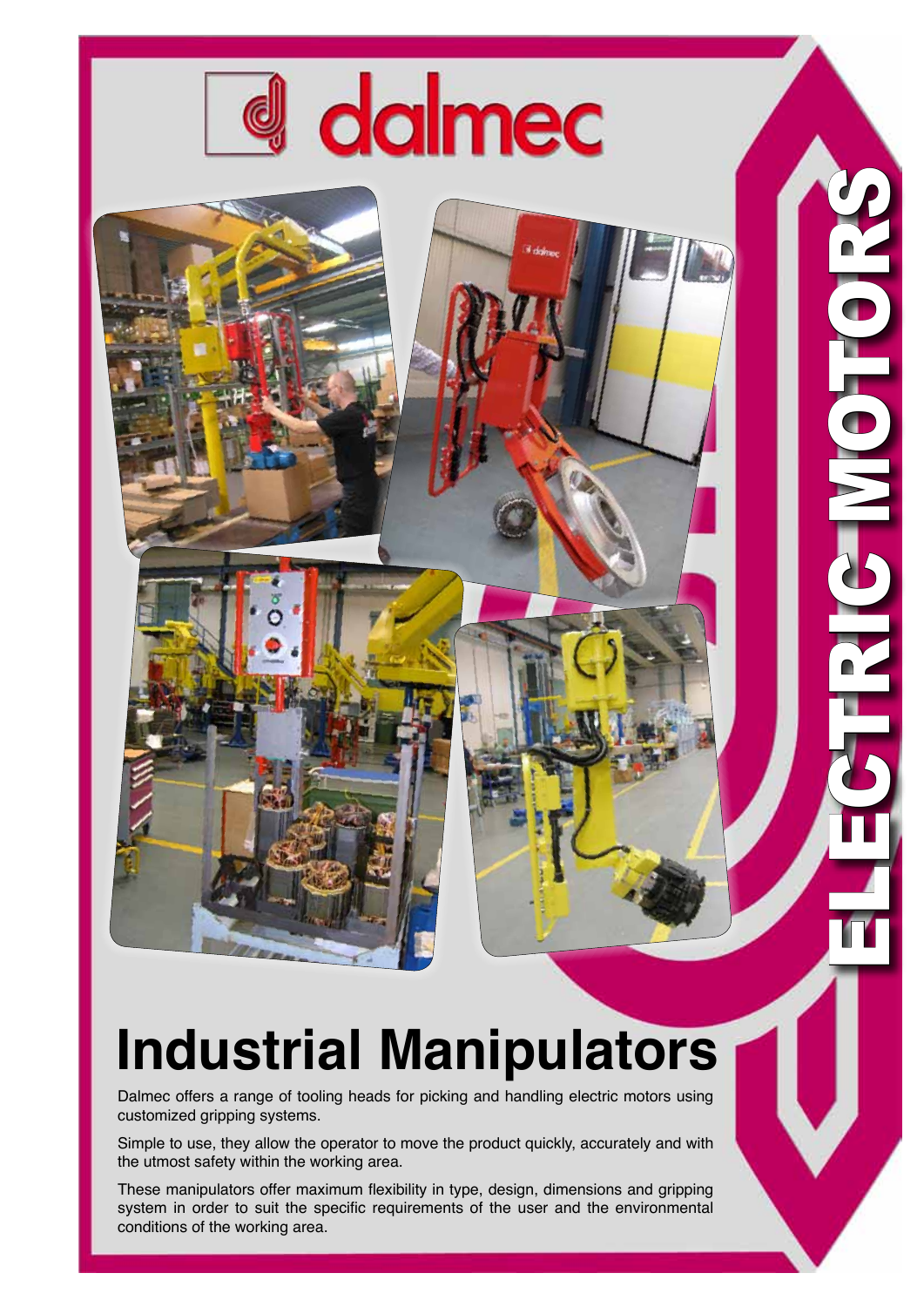

gripping packs of laminations, with manual inclination up to  $\sim$  60 $^{\circ}$ .



Manipulator equipped with gripping jaws for handling electric stators on the outside diameter, suitable for picking up and handling components from a conveyor and, after a 90° pneumatic rotation, the release on a pallet.



Manipulator equipped with gripping jaws for handling electric stators on the outside diameter, with a manual rotation of the stator.

0529701 0834823

Manipulator equipped with jaws tooling to grip the electric motors on the outside diameter, with the manual rotation of the motor.

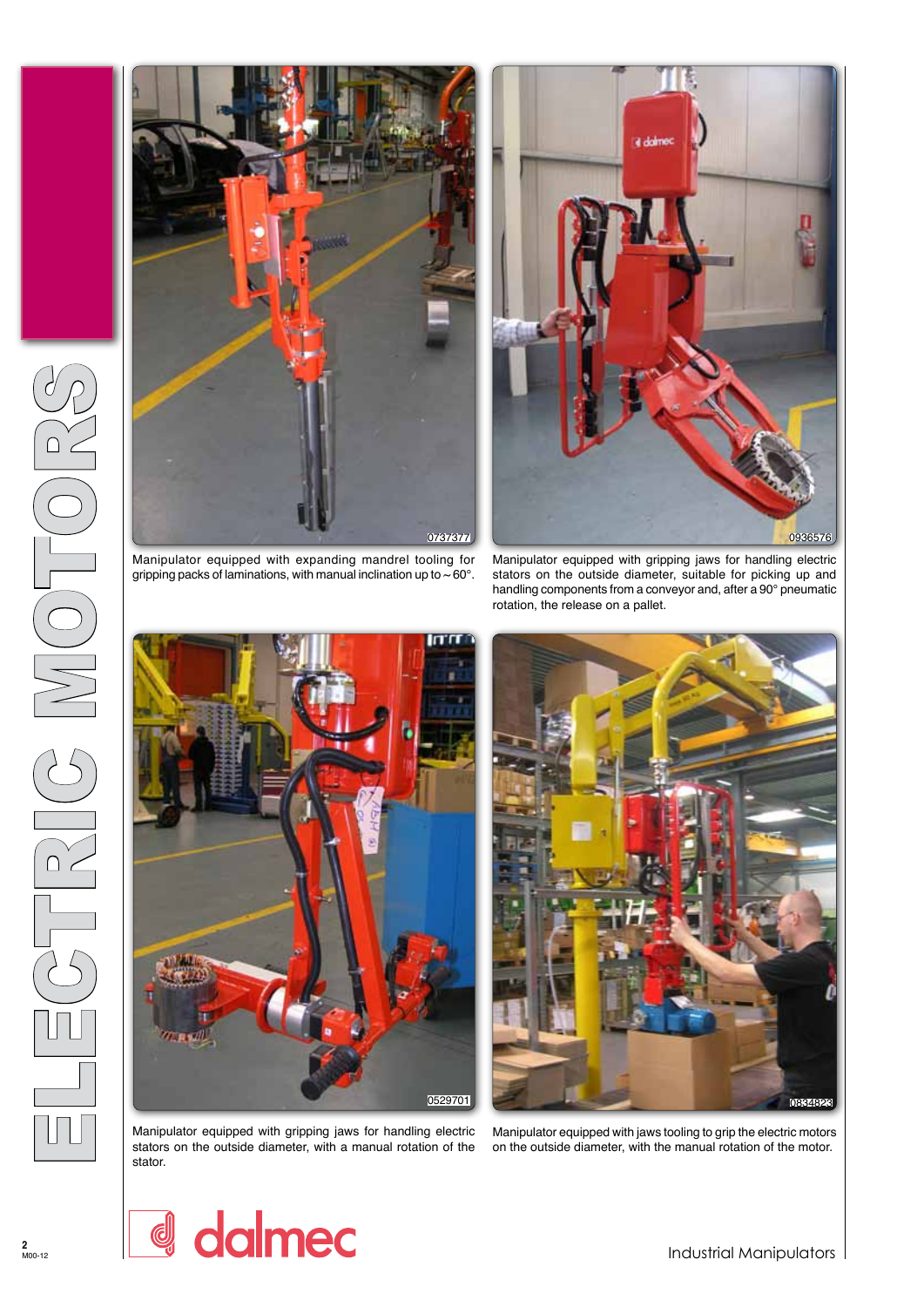

Gripping jaws for handling electric motors on the outside diameter, completed with a pneumatic rotation system.



Manipulator equipped with simple round support tooling for handling electric motors.



Jaws tooling for gripping and handling electric motors on outside housing.



Manipulator equipped with jaws tooling for gripping electric motors on the outside diameter, completed with a pneumatic rotation system.